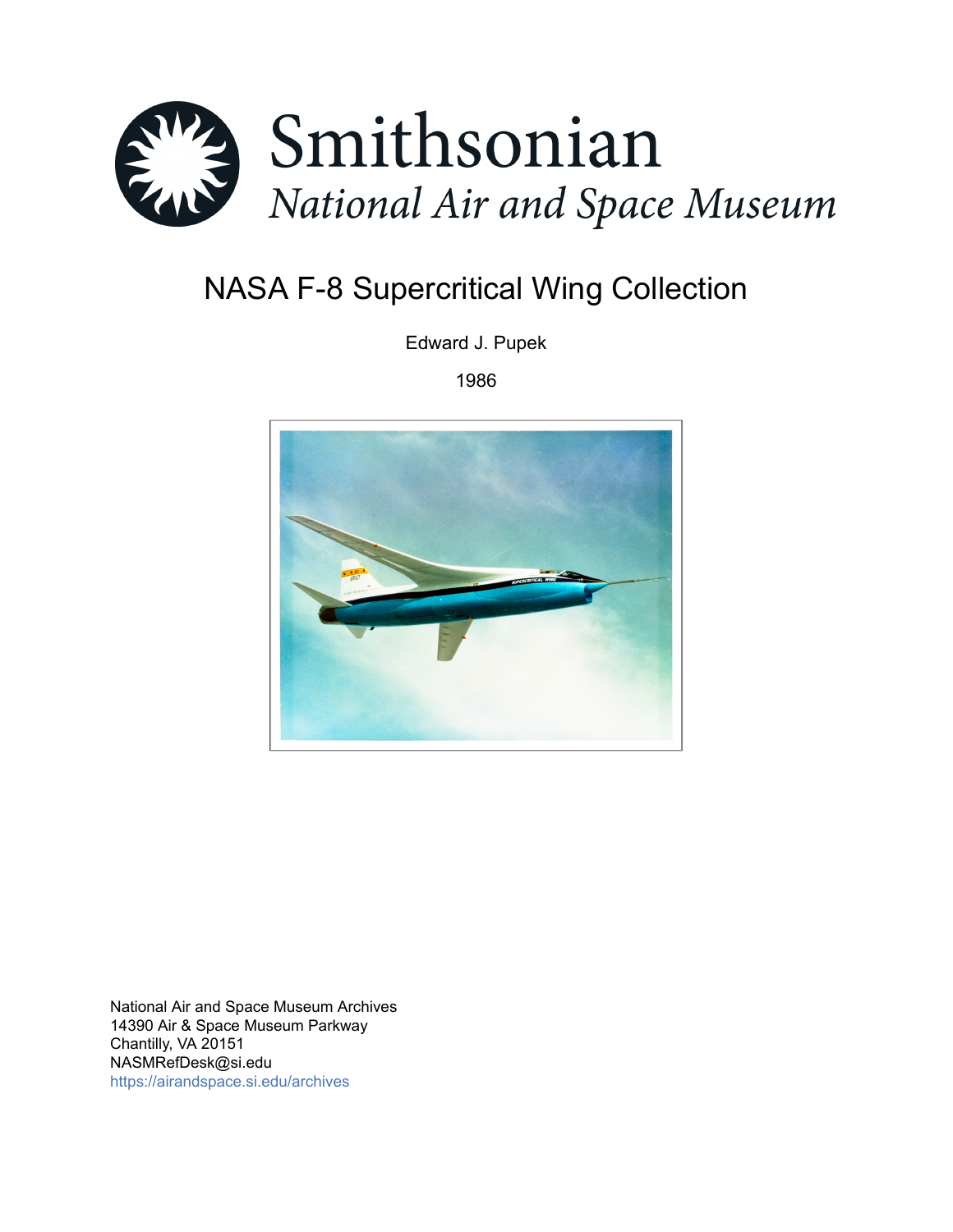# **Table of Contents**

<span id="page-1-0"></span>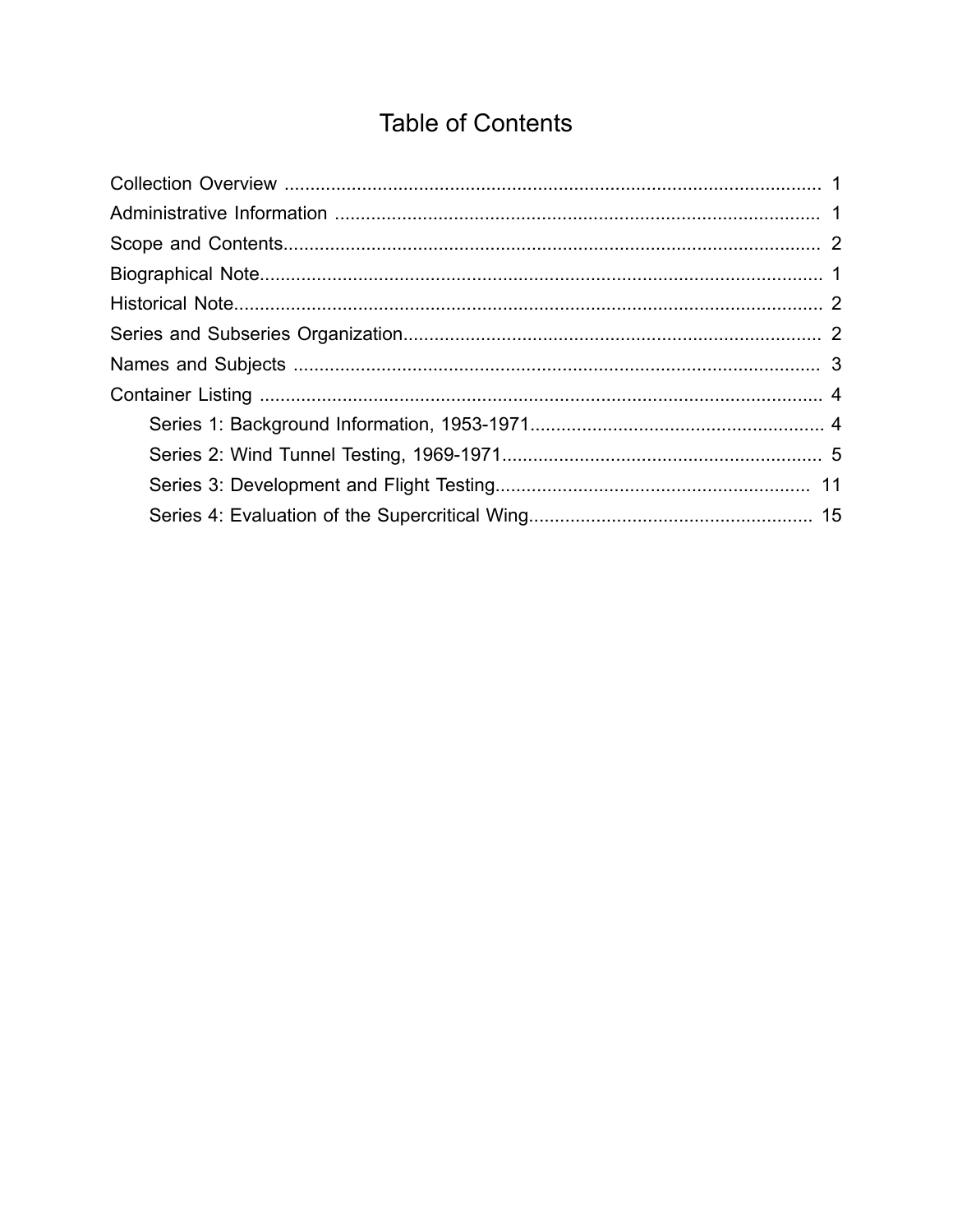### <span id="page-2-0"></span>**Collection Overview**

| <b>Repository:</b> | National Air and Space Museum Archives                                                                                                                                                                                       |
|--------------------|------------------------------------------------------------------------------------------------------------------------------------------------------------------------------------------------------------------------------|
| Title:             | NASA F-8 Supercritical Wing Collection                                                                                                                                                                                       |
| Date:              | 1964-1972                                                                                                                                                                                                                    |
| Identifier:        | NASM.XXXX.0104                                                                                                                                                                                                               |
| Creator:           | National Aeronautics and Space Administration. Langley Research<br>Center                                                                                                                                                    |
| Extent:            | 5.85 Cubic feet (13 boxes)                                                                                                                                                                                                   |
| Language:          | English.                                                                                                                                                                                                                     |
| Summary:           | The supercritical wing concept was developed by Dr. Richard T.<br>Whitcomb of the NASA Langley Research Center in Hampton, Virginia.<br>Whitcomb's airfoil was designed to delay formation of shock waves at<br>high speeds. |

### <span id="page-2-1"></span>**Administrative Information**

#### Acquisition Information

NASA, gift, 1984, XXXX-0104, unknown

#### Preferred Citation

NASA F-8 Supercritical Wing Collection, Acc. XXXX-0104, National Air and Space Museum, Smithsonian Institution.

#### **Restrictions**

No restrictions on access

#### Conditions Governing Use

[Permissions Requests](http://airandspace.si.edu/research/arch/permissions.cfm)

### <span id="page-2-2"></span>**Biographical Note**

Richard T. Whitcomb (1921- ) was born in Evanston, Illinois. His family later moved to Worcester, Massachusetts, where Whitcomb attended public schools. He received a B.S. degree in mechanical engineering from Worcester Polytechnic Institute in 1943. Following graduation he accepted a position with the National Advisory Committee for Aeronautics (NACA, the forerunner of NASA) at Langley Laboratories, Virginia. Whitcomb devoted much of his career to research in the problems of supersonic flight.

In the early 1950s Whitcomb discovered the transonic area rule concept. This rule amounts to a sensitive balance of fuselage and wing volume, which minimizes drag at transonic speeds. This concept was applied to post World War II fighters and resulted in operational military aircraft capable of supersonic flight.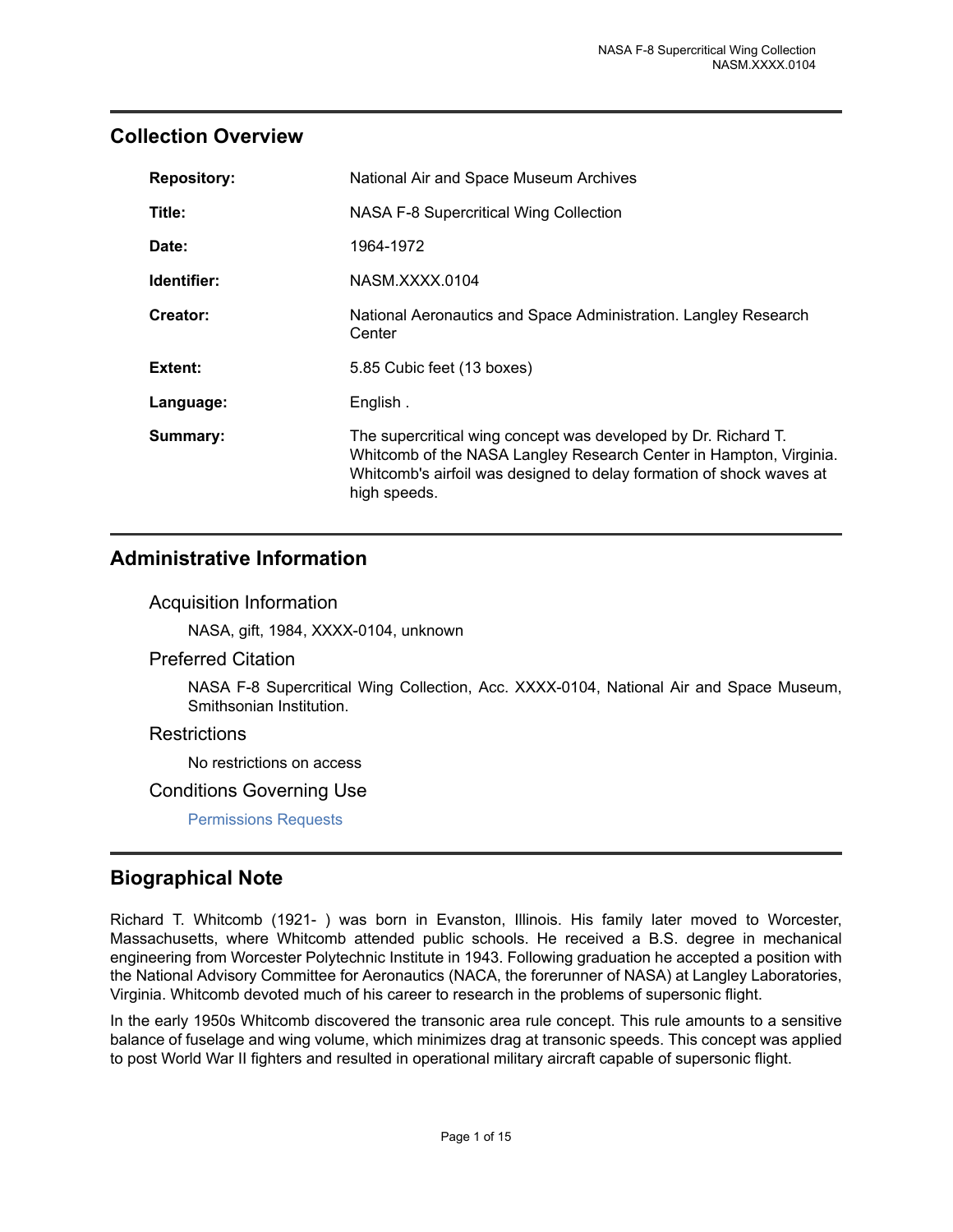Whitcomb earned international acclaim through his accomplishments with the area rule concept and the supercritical wing. Until his retirement from NASA he worked on aircraft energy efficiency and new winglet configurations.

### <span id="page-3-1"></span>**Historical Note**

The supercritical wing concept was developed by Dr. Richard T. Whitcomb of the NASA Langley Research Center in Hampton, Virginia. Whitcomb's airfoil was designed to delay formation of shock waves at high speeds.

In comparison with conventional wing cross sections, the supercritical wing was flattened on top, delaying the formation of shock waves and moving them further aft along the wing to increase total wing efficiency. To compensate for the lift lost with the flattened wing top, the rear lower surface was shaped with a deeper, more concave curve. The Mach number (the speed of the aircraft calculated as a percentage of the speed of sound) at which the relative airflow reaches the speed of sound at some point on the airframe is called the critical Mach number. Below the critical Mach number the flow is said to be subcritical, and above the critical Mach number it is called supercritical. The initial wind tunnel tests of the supercritical wing indicated that the new airfoil shape could allow highly efficient flight near the speed of sound of approximately 660 mph at cruising altitudes.

Initial designs for the supercritical wing were produced in 1964. The development of the supercritical airfoils included three phases: slotted (1964-1966); integral (1967); and thickened trailing edge integral (1968-1969). Flight testing of the supercritical wing began in 1971 and ended in December 1972. A Ling-Temco-Vought (LTV) F-8 aircraft modified with the supercritical wing was used in these tests, making its first flight on 25 March 1955. The LTV F-8 was a single place land or carrier based supersonic aircraft equipped with radar to provide an all-weather capability. Its most unusual feature was the hydraulically operated variable incidence wing.

The blunt leading edge of the supercritical wing led to better takeoff, landing, and maneuvering characteristics. Subsonic transports, business jets, STOL (short takeoff and landing) aircraft, and remotely piloted vehicles made use of the supercritical wing technology, using less fuel and flying more efficiently than aircraft with conventional wings.

The F-8 Supercritical Wing Collection was received by the National Air and Space Museum in July 1984 from NASA's Langley Research Center. The collection was assembled originally by Dennis W. Bartlett Richard Whitcomb's colleague at Langley's 8-Foot Transonic Dynamics Tunnel. The material in the collection came from the offices and warehouses of the tunnel facility.

## <span id="page-3-0"></span>**Scope and Contents**

This collection contains documents gathered from Langley Research Center on the development of the supercritical wing concept and the F-8 test bed program. The material primarily consists of notes and reports covering the wind tunnel development, flight testing, and evaluation of the concept. The collection also includes general and press information about the program.

## <span id="page-3-2"></span>**Series and Subseries Organization**

The NASA F-8 Supercritical Wing Collection is divided into four series:

#### **Series 1 - Background Information**

The Background Information Series contains publicity material, articles, general information, and technical reports. The technical reports are then arranged chronologically.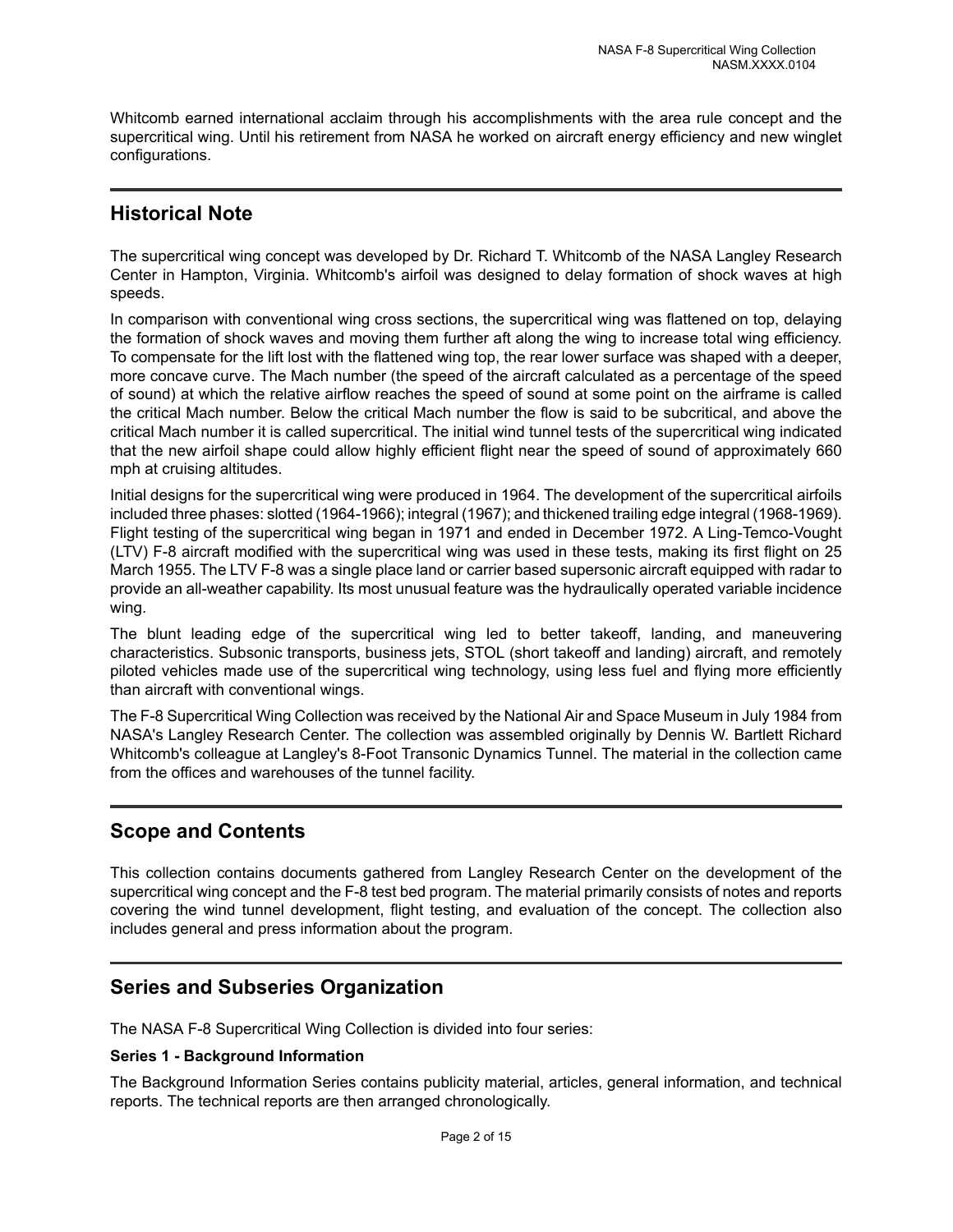#### **Series 2 - Wind Tunnel Testing**

Test reports of the Wind Tunnel Testing Series are arranged numerically, and reports are arranged alphabetically by folder title.

#### **Series 3 - Development and Flight Testing**

The Development and Flight Testing Series begins with work statements and requests for proposal (RFP) information. These are followed by notes arranged in chronological order. Developmental technical reports are in alphabetical order by folder title. The flight test reports are arranged chronologically. These reports are then followed by photographs.

#### **Series 4 - Evaluation of the Supercritical Wing**

Evaluation reports on the Supercritical Wing Series are in chronological order

#### <span id="page-4-0"></span>Names and Subject Terms

This collection is indexed in the online catalog of the Smithsonian Institution under the following terms:

Subjects:

Aerodynamics Aerodynamics, Transonic Airplanes -- Flight testing **Periodicals** Transonic wind tunnels Vought F-8 (F8U) Crusader Family

Types of Materials:

**Correspondence** Drawings **Manuscripts Notes** Photographs **Publications** Reports

Names:

National Aeronautics and Space Administration. Langley Research Center North American Aviation, Inc. Whitcomb, Richard, 1921-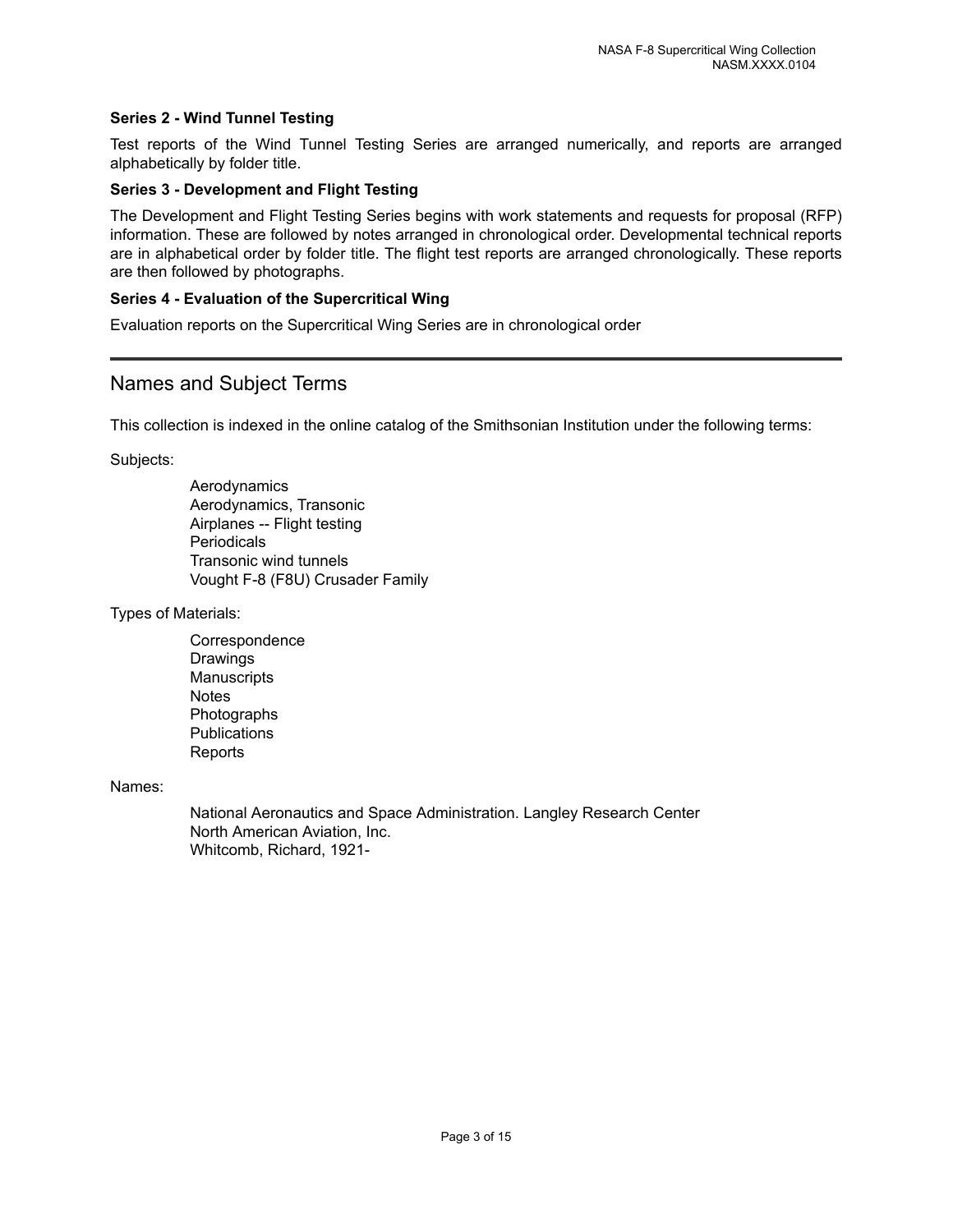# <span id="page-5-0"></span>**Container Listing**

## <span id="page-5-1"></span>Series 1: Background Information, 1953-1971

| Language:<br>Scope and<br>Contents:<br>Arrangement: | English.<br>General information about the supercritical wing and the LTV F-8 aircraft are covered in this<br>series. The time span for this information is 1953-1971.<br>The technical reports are arranged chronologically. |                                                                                |
|-----------------------------------------------------|------------------------------------------------------------------------------------------------------------------------------------------------------------------------------------------------------------------------------|--------------------------------------------------------------------------------|
| Box 1, Folder 1                                     |                                                                                                                                                                                                                              | Supercritical Wing Publicity Information, 1969-1971<br>(1 of 2)                |
| Box 1, Folder 2                                     |                                                                                                                                                                                                                              | Supercritical Wing Publicity Information, 1969-1971<br>$(2 \text{ of } 2)$     |
| Box 1, Folder 3                                     |                                                                                                                                                                                                                              | "The Chance Vought F-8A-E Crusader" -- article by Gerhard Joos, undated        |
| Box 1, Folder 4                                     |                                                                                                                                                                                                                              | "There's No Substitute for Flight-Testing" -- article by J. S. Butz, Feb. 1969 |
| Box 1, Folder 5                                     |                                                                                                                                                                                                                              | F-8 Supercritical Wing General Information, undated                            |
| Box 1, Folder 6                                     |                                                                                                                                                                                                                              | Boundary Layer Trip; F-8 calculations, undated                                 |
| Box 1, Folder 7                                     |                                                                                                                                                                                                                              | NATOPS F-8 Flight Manual, 15 August 1964                                       |
| Box 1, Folder 8                                     |                                                                                                                                                                                                                              | Supercritical Wing Work Statements, 1967-1968                                  |
| Box 1, Folder 9                                     |                                                                                                                                                                                                                              | NASA Supercritical Wing Presentation, March 1969                               |
| Box 1, Folder 10                                    |                                                                                                                                                                                                                              | Supercritical Wing Proposal, U.S. Navy, July 10, 1969                          |
| Box 1, Folder 11                                    |                                                                                                                                                                                                                              | Supercritical Wing Status Review, August 1969                                  |
| Box 1, Folder 12                                    |                                                                                                                                                                                                                              | Supercritical Wing Progress Report, including photographs & drawings, 1969     |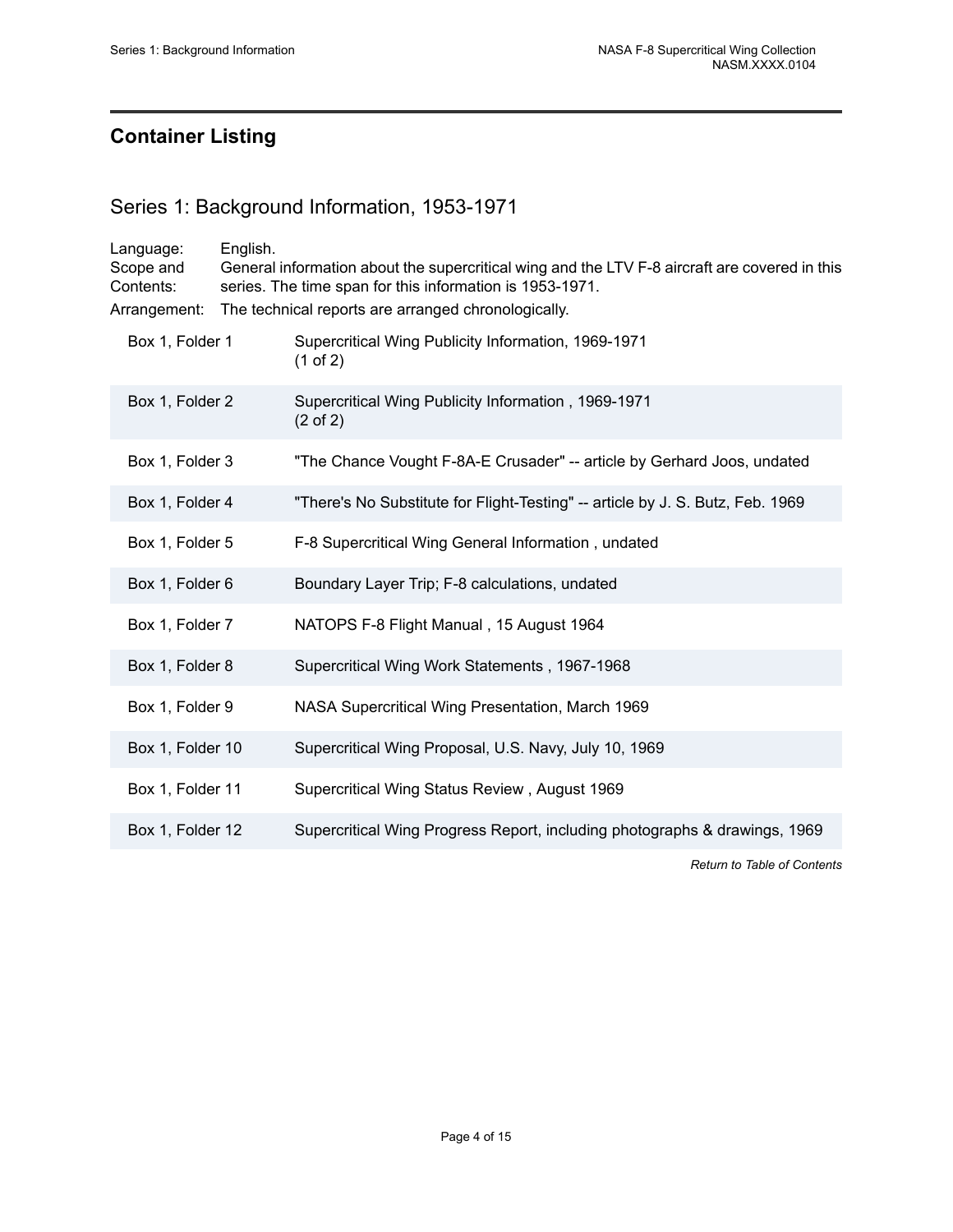# <span id="page-6-0"></span>Series 2: Wind Tunnel Testing, 1969-1971

| Language:<br>Scope and<br>Contents:<br>Arrangement: | English. | Wind tunnel tests of the supercritical wing were conducting from 1969-1971. The series<br>includes charts, data, notes, and photographs from these tests.<br>Test reports of the Wind Tunnel Testing Series are arranged numerically, and reports are<br>arranged alphabetically by folder title. |
|-----------------------------------------------------|----------|---------------------------------------------------------------------------------------------------------------------------------------------------------------------------------------------------------------------------------------------------------------------------------------------------|
| Box 2, Folder 1                                     |          | Test 27 - F-8 supercritical wing low turbulence pressure tunnel. Test 497 - F-8<br>8-foot probe, undated                                                                                                                                                                                          |
| Box 2, Folder 2                                     |          | Test 240 - Plots of mass flow of F-8 model in 16-foot wind tunnel, undated                                                                                                                                                                                                                        |
| Box 2, Folder 3                                     |          | Test 240 - Phase III for an F-8 model in a 16-foot wind tunnel measuring A1<br>control wing and high speed fuselage, undated                                                                                                                                                                      |
| Box 2, Folder 4                                     |          | Tests 240 and 480 - Comparison of slots data for phase I of an F-8 model in<br>both 8-foot and 16-foot wind tunnels, undated                                                                                                                                                                      |
| Box 2, Folder 5                                     |          | Test 475 - Preliminary data, undated                                                                                                                                                                                                                                                              |
| Box 2, Folder 6                                     |          | Tests 475 and 480 - F-8 supercritical wing oil flow photographs, undated                                                                                                                                                                                                                          |
| Box 2, Folder 7                                     |          | Test 480 - Data, plots, and notes of wing-fuselage sections after 8-foot<br>transonic pressure tunnel test, undated                                                                                                                                                                               |
| Box 2, Folder 8                                     |          | Tests 480 and 492 - F-8 supercritical wing oil flow photographs, undated                                                                                                                                                                                                                          |
| Box 2, Folder 9                                     |          | Test 488 - F-8 supercritical wing test of side bodies, undated                                                                                                                                                                                                                                    |
| Box 2, Folder 10                                    |          | Tests 488 and 492 - Preliminary data, undated                                                                                                                                                                                                                                                     |
| Box 2, Folder 11                                    |          | Tests 488, 492, and 514 - Drag-rise comparison plots with wide slots, undated                                                                                                                                                                                                                     |
| Box 2, Folder 12                                    |          | Test 492 -- Data, undated                                                                                                                                                                                                                                                                         |
| Box 2, Folder 13                                    |          | Test 492 - F-8 drag due to lift factor vs. Mach number, plots and notes,<br>undated                                                                                                                                                                                                               |
| Box 2, Folder 14                                    |          | Test 493 - F-8 supercritical wing test, data for trim coefficient drag and<br>coefficient lift, undated                                                                                                                                                                                           |
| Box 2, Folder 15                                    |          | Test 493 - Preliminary plots, undated                                                                                                                                                                                                                                                             |
| Box 2, Folder 16                                    |          | Test 497 - 1/11.5-scale F-8 Test; Mach probe position error calibration,<br>undated                                                                                                                                                                                                               |
| Box 2, Folder 17                                    |          | Tests 506 and 541 - Data of NASA Ames test 11-506 compared with 8-foot<br>wind tunnel test 541, undated                                                                                                                                                                                           |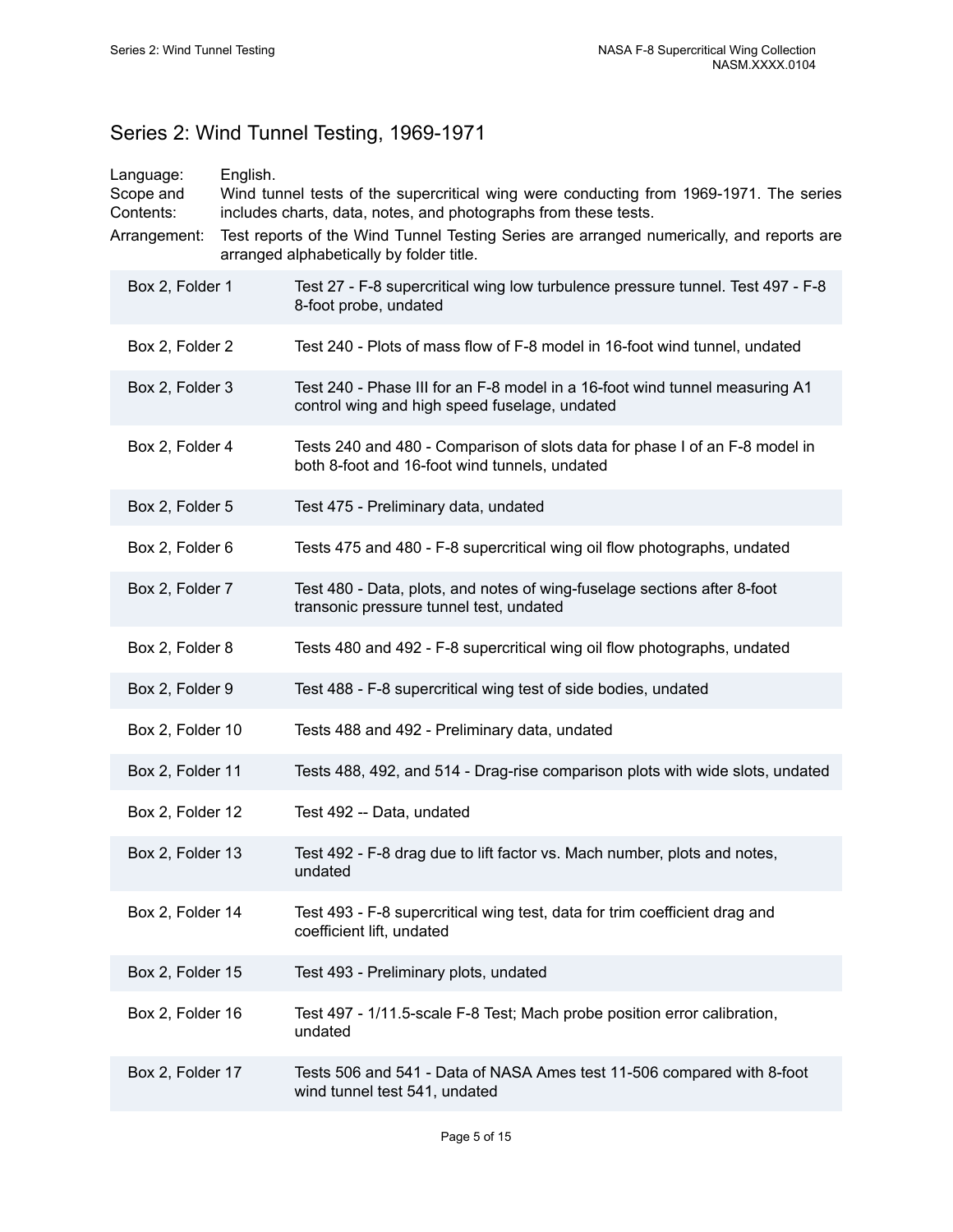| Box 2, Folder 18 | Test 512 - Static pressure wing test of F-8 supercritical wing in 8-foot wind<br>tunnel, undated                                                         |
|------------------|----------------------------------------------------------------------------------------------------------------------------------------------------------|
| Box 2, Folder 19 | Test 514 - Steel wing fence and transition investigation, undated                                                                                        |
| Box 2, Folder 20 | Tests 514 and 515 - Plots of Reynolds number effects on F-8 aluminum and<br>steel wings, undated                                                         |
| Box 2, Folder 21 | Test 515 - Plots, drawings, and notes of F-8 control test, undated                                                                                       |
| Box 2, Folder 22 | Test 515 - Charts and notes, undated                                                                                                                     |
| Box 2, Folder 23 | Test 515 - Data and plots, undated                                                                                                                       |
| Box 3, Folder 1  | Test 515 - Beta derivatives by Dennis Bartlett, undated                                                                                                  |
| Box 3, Folder 2  | Test 522 - 1/115-scale F-8 model test of the landing gear and speed brake,<br>undated                                                                    |
| Box 3, Folder 3  | Test 522 - F-8 supercritical wing speed brake test; notes and drawings,<br>undated                                                                       |
| Box 3, Folder 4  | Test 523 - F-8 supercritical wing vertical tail mounted body of revolution,<br>undated                                                                   |
| Box 3, Folder 5  | Tests 523 and 526 - Comparison plots of final data, undated                                                                                              |
| Box 3, Folder 6  | Tests 523 and 526 - Fuselage side fairings; Photograph, drawing, notes, and<br>plots, undated                                                            |
| Box 3, Folder 7  | Tests 523 and 526 - Performance data of sting cross-sectional, F-8 cross-<br>sectional with side fairings, and vertical-tail body of revolution, undated |
| Box 3, Folder 8  | Test 523 and 532 - Test 523 on line of fuselage side fairings-vertical tail<br>mounted on body, undated                                                  |
| Box 3, Folder 9  | Test 532 - Plots and notes on the F-8 area distrubtion from Atkins and Merrel<br>using 1/11.5 mylars for fuselage additions, undated                     |
| Box 3, Folder 10 | Test 532 - Comparison plots of F-8 test final data, undated                                                                                              |
| Box 3, Folder 11 | Tests 532, 536, and 541 - Notes and comparison of F-8 tests, undated                                                                                     |
| Box 3, Folder 12 | Test 536 - Final plots, undated                                                                                                                          |
| Box 3, Folder 13 | Tests 536 and 541 - Drag-rise plots for test 541 with configuration 217 and<br>computations and configurations 216 and 213 from test 536, undated        |
| Box 3, Folder 14 | Test 541 - Preliminary plots, undated                                                                                                                    |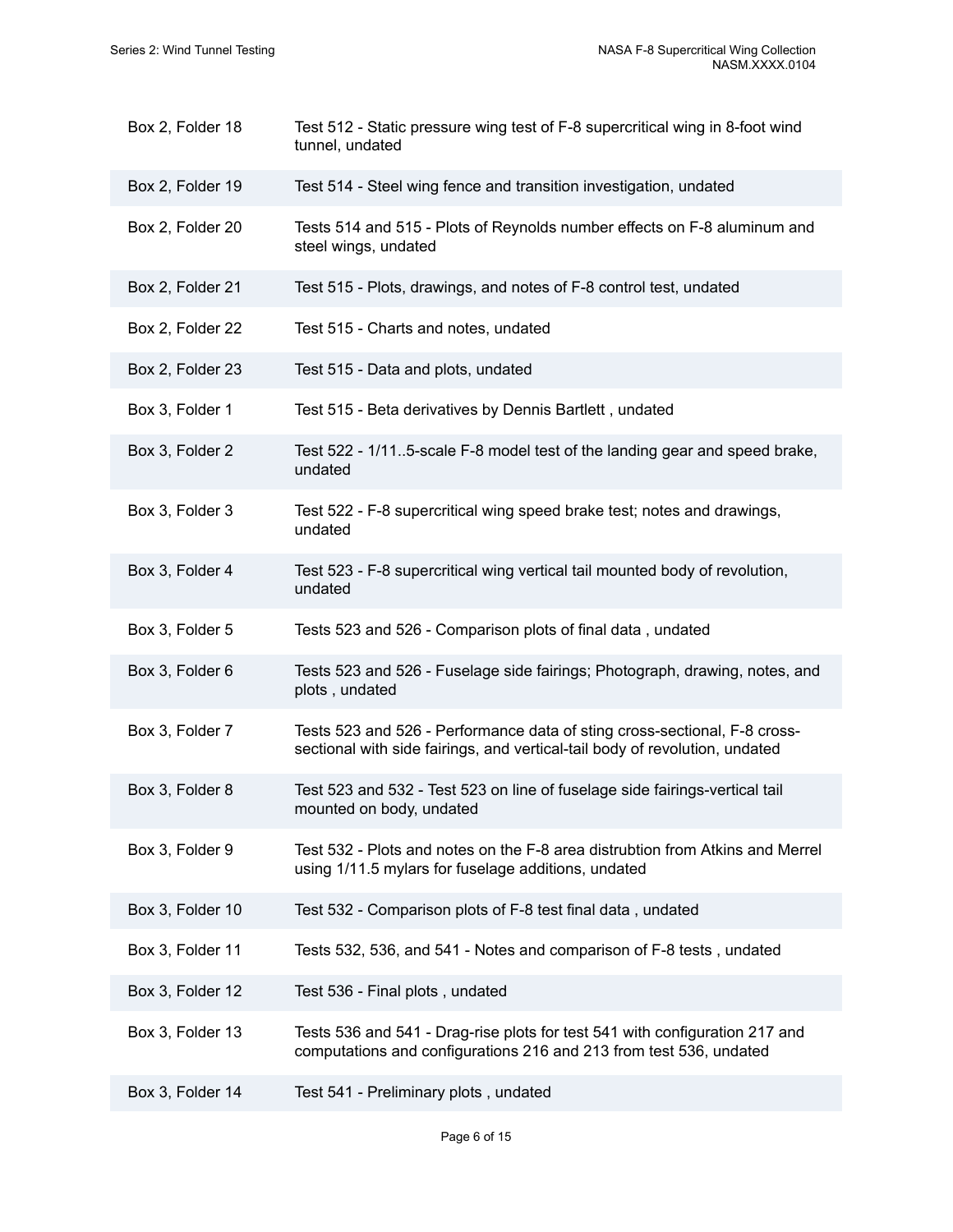| Box 3, Folder 15 | Test 541 - Fuselage pressure data, undated                                                                                                                                                                    |
|------------------|---------------------------------------------------------------------------------------------------------------------------------------------------------------------------------------------------------------|
| Box 3, Folder 16 | Tests 541 and 600 - F-8 supercritical wing fuselage side fairing report of<br>section-lift curves, undated                                                                                                    |
| Box 3, Folder 17 | Test 565 - test plots, undated                                                                                                                                                                                |
| Box 3, Folder 18 | Test 579 - Drag-rise plots, undated                                                                                                                                                                           |
| Box 3, Folder 19 | Test 579 - F-8 buffet data, undated                                                                                                                                                                           |
| Box 3, Folder 20 | Test 579 - 1/11.5-scale F-8 supercritical wing test: mass-flow, side fairings off<br>and on, and buffet for TmX-2633 and TmX-2471, undated                                                                    |
| Box 3, Folder 21 | Test 583 - F-8 supercritical wing side fairing orifice locations. Drawings and<br>plots., undated                                                                                                             |
| Box 3, Folder 22 | Test 600 - Wind tunnel trim curves comparison with flight data, undated                                                                                                                                       |
| Box 3, Folder 23 | Test 600 - F-8 Supercritical wing test: tunnel wall insert notes, boundary layer<br>trip arrangement drawings, charts, run instructions, shift notes, and angle of<br>attack channel 46 Endevco, undated      |
| Box 3, Folder 24 | Test 600 - F-8 flight tunnel computations, undated                                                                                                                                                            |
| Box 3, Folder 25 | Test 602 - F-8 supercritical wing test charts, undated                                                                                                                                                        |
| Box 3, Folder 26 | Test 602 - Plots and data of test of the F-8 (1/16- scale) model, undated                                                                                                                                     |
| Box 3, Folder 27 | Test 602 - 1/16-scale F-8 tests: data, charts, run instructions, shift notes, and<br>transition arrangements, undated                                                                                         |
| Box 4, Folder 1  | Test 603 - 1/11.5-scale F-8 test: angle of attack instrumentation and Finley<br>Boeing laser interferometer, undated                                                                                          |
| Box 4, Folder 2  | Test 603 - Data, undated                                                                                                                                                                                      |
| Box 4, Folder 3  | Test 611 - Test of the boundary layer of the F-8 (1/11.5-scale) model, undated                                                                                                                                |
| Box 4, Folder 4  | Test 612 - Dynamic pressure data of test in an 8-foot wind tunnel of an F-8<br>(1/11.5-scale) model, undated                                                                                                  |
| Box 4, Folder 5  | Test 612 F-8 supercritical wing test: charts, undated                                                                                                                                                         |
| Box 4, Folder 6  | Tests 612 and 613 - 1/11.5-scale F-8 tests, undated                                                                                                                                                           |
| Box 4, Folder 7  | Tests 612 and 621 - Notes and comparison plots for group I of tests 621 and<br>612. Also includes AIAA paper #72-1008, "Transonic Wall Interference Effect<br>on Bodies of Revolution" by Lana Couch, undated |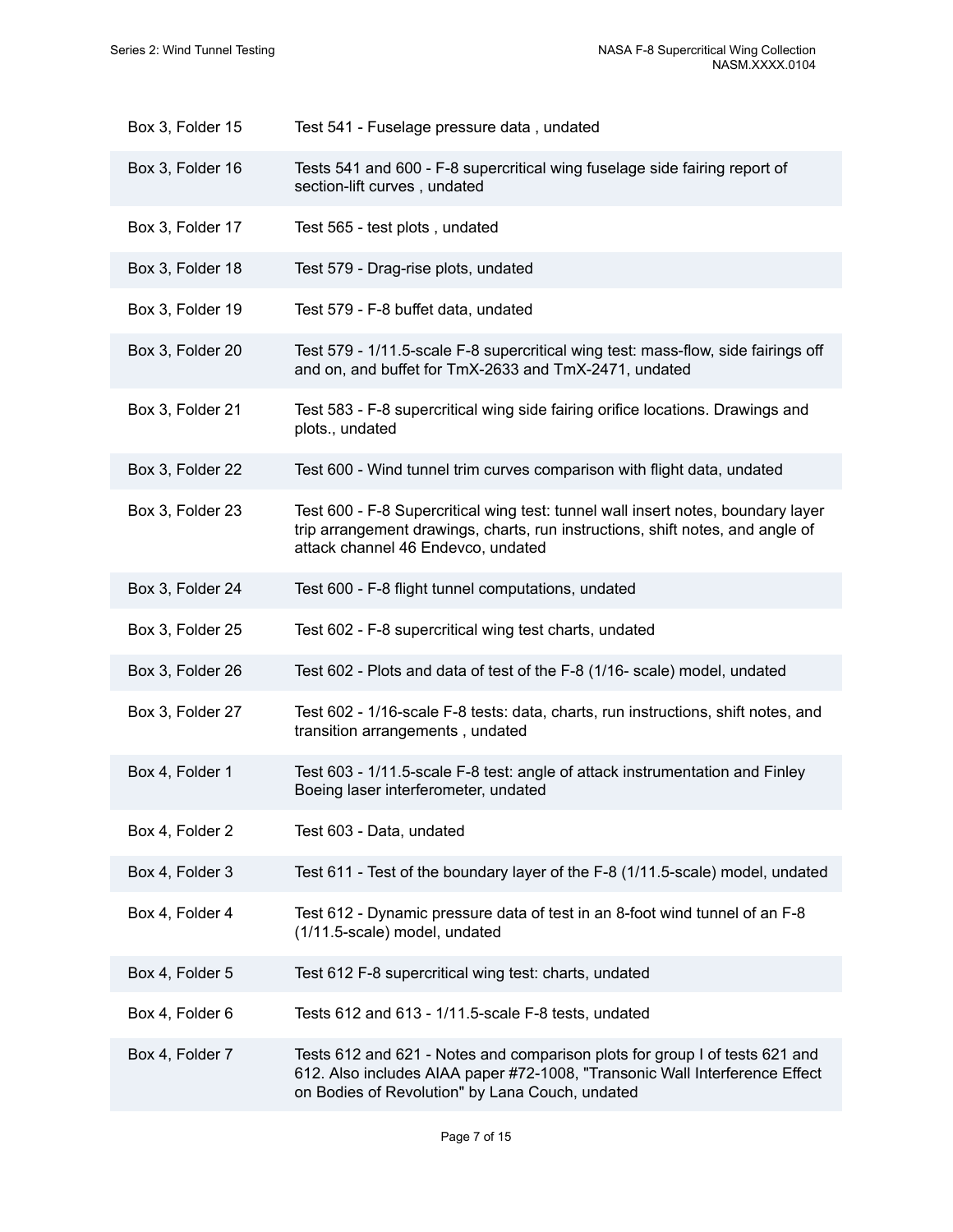| Box 4, Folder 8  | Tests 612 and 621 - Comparison plots. Test 612: 1/11.5-scale F-8. Test 621:<br>1/16-scale F-8., undated                                                                |
|------------------|------------------------------------------------------------------------------------------------------------------------------------------------------------------------|
| Box 4, Folder 9  | Tests 612 and 621 - Data of F-8 scale effects, undated                                                                                                                 |
| Box 4, Folder 10 | Test 613 - Drawings, notes, and data of test of the wing tip spline on the F-8<br>(1/11.5- scale) model in an 8-foot wind tunnel, undated                              |
| Box 4, Folder 11 | Test 615 - Notes, drawings, and data of test of F-8 tip mounted flow nacelles<br>and plots for F-8 (1/16-scale) model wing tip nacelles, undated                       |
| Box 4, Folder 12 | Test 615 - 1/16-scale F-8 test: test plots, undated                                                                                                                    |
| Box 4, Folder 13 | Test 621 - 1/16-scale F-8 Test: Reynolds number and dynamic pressure<br>effects, undated                                                                               |
| Box 4, Folder 14 | Test 621 - Trailing edge truncation report - notes and plots, undated                                                                                                  |
| Box 4, Folder 15 | Test 621 - Plots (trailing edge modification) using F-8 (1/16-scale) model,<br>undated                                                                                 |
| Box 4, Folder 16 | Test 621 - F-8 (1/16-scale) model plotting instructions of inlet and exit areas.<br>Duct dimensions and orifice location are included. Notes and drawings.,<br>undated |
| Box 4, Folder 17 | Tests 621 and 622 - 1/16-scale F-8 tests; Test 621: trailing edge truncation<br>data. Test 622: mass flow data., undated                                               |
| Box 4, Folder 18 | Test 634 - Test plots - upper surface modifications using F-8 (1/16-scale)<br>model, undated                                                                           |
| Box 4, Folder 19 | Test III - Notes and drawings of F-8 supercritical wing 1/11.5-scale model and<br>full-scale aircraft test, undated                                                    |
| Box 5, Folder 1  | F-8 Area Distribution - Drawings and plots from cordax., undated                                                                                                       |
| Box 5, Folder 2  | F-8 Area Distribution - Basic F-8 and supercritical wing F-8 area distribution;<br>drawings, undated                                                                   |
| Box 5, Folder 3  | F-8 Area Distribution - Ideal F-8 area distribution with/without fuselage side<br>fairings, undated                                                                    |
| Box 5, Folder 4  | F-8 Area Calculations - F-8 distribution and finest ratio calculations of area<br>due to lift, undated                                                                 |
| Box 5, Folder 5  | F-8 Charts - 1/16-scale F-8 side fairing template charts, undated                                                                                                      |
| Box 5, Folder 6  | F-8 Coordinates - Cape and glove intersection, rear fuselage intersection;<br>charts and printouts, undated                                                            |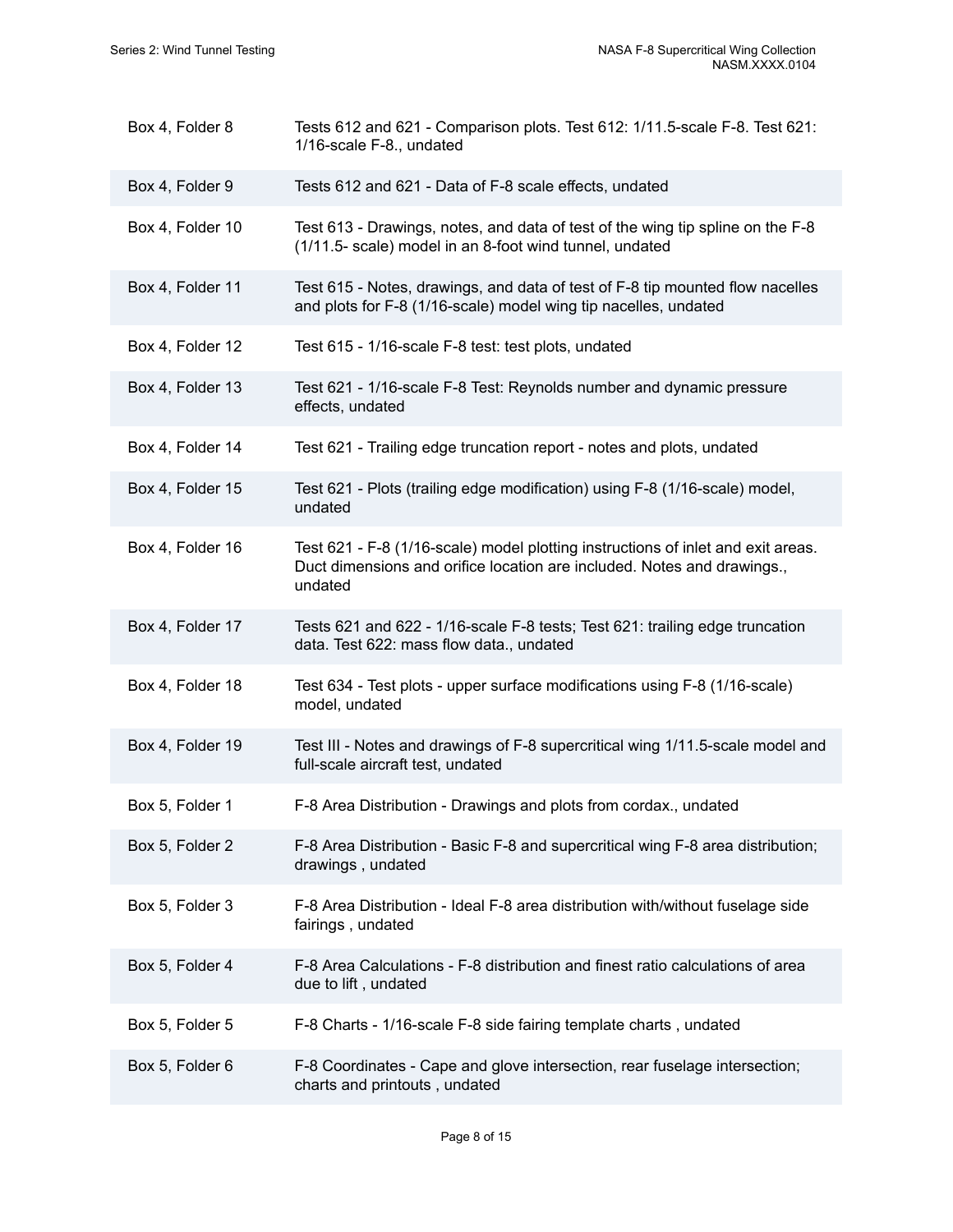| Box 5, Folder 7  | F-8 Duct Skin - friction calculations, undated                                                                                                                                                                    |
|------------------|-------------------------------------------------------------------------------------------------------------------------------------------------------------------------------------------------------------------|
| Box 5, Folder 8  | F-8 Inlet and Exit - Drawings and notes of inlet and exit areas base pressure<br>corrections, undated                                                                                                             |
| Box 5, Folder 9  | F-8 Ordinates - North American Rockwell F-8 ordinates, undated                                                                                                                                                    |
| Box 5, Folder 10 | F-8 Performance Information - takeoff and landing angles, mass-flow data,<br>attach point strength, aircraft positions, cowl shape, drag correlation, and roll<br>tail estimate, undated                          |
| Box 5, Folder 11 | F-8 Rake - Experiment with model and full scale; includes notes and<br>drawings, undated                                                                                                                          |
| Box 5, Folder 12 | F-8 Rake and Pressure Measurements - report "Supercritical Wing Pressure<br>Distribution" by Lawrence C. Montoya; notes and full-scale drawing of the<br>wake survey rake for the F-8 supercritical wing, undated |
| Box 5, Folder 13 | F-8 Supercritical Wing Drag Values - full scale drag values using 8-foot<br>transonic pressure tunnel results, undated                                                                                            |
| Box 5, Folder 14 | F-8 Supercritical Wing Fuselage Coordinates - coordinates with side fairings<br>and base parachute fairing; vertical reference is model water line 10.317,<br>undated                                             |
| Box 5, Folder 15 | F-8 Supercritical Wing Rear Fairings - notes, plots, and data before test 512,<br>undated                                                                                                                         |
| Box 5, Folder 16 | F-8 Supercritical Wing-I Static Twist - thickness distribution data, undated                                                                                                                                      |
| Box 5, Folder 17 | F-8 Supercritical Wing-I Streamwise Coordinates - North American Rockwell<br>resolved steamwise coordinates: F-8 supercritical wing-I full scale, undated                                                         |
| Box 5, Folder 18 | F-8 Supercritical Wing Model Aerodynamic Derivatives - 1/11-scale model;<br>derivatives of Langley Research Center wind tunnel test, undated                                                                      |
| Box 5, Folder 19 | F-8 Supercritical Wing Wetted Area - Calculation of wetted area on F-8<br>supercritical wing; Three-view drawing of the F-8 and notes included, undated                                                           |
| Box 5, Folder 20 | TF-8 Supercritical Wing Model Coordinates, undated                                                                                                                                                                |
| Box 6, Folder 1  | TF-8 Supercritical Wing Fuselage Coordinates - taken after 8-foot wind tunnel<br>test 541. Vertical reference is model water line 10.317, undated                                                                 |
| Box 6, Folder 2  | TF-8 Supercritical Wing Fuselage Coordinates - high speed front and rear<br>side fairings, undated                                                                                                                |
| Box 6, Folder 3  | F-8 Wind Tunnel Test Photographs - NASA Ames Research Center, undated                                                                                                                                             |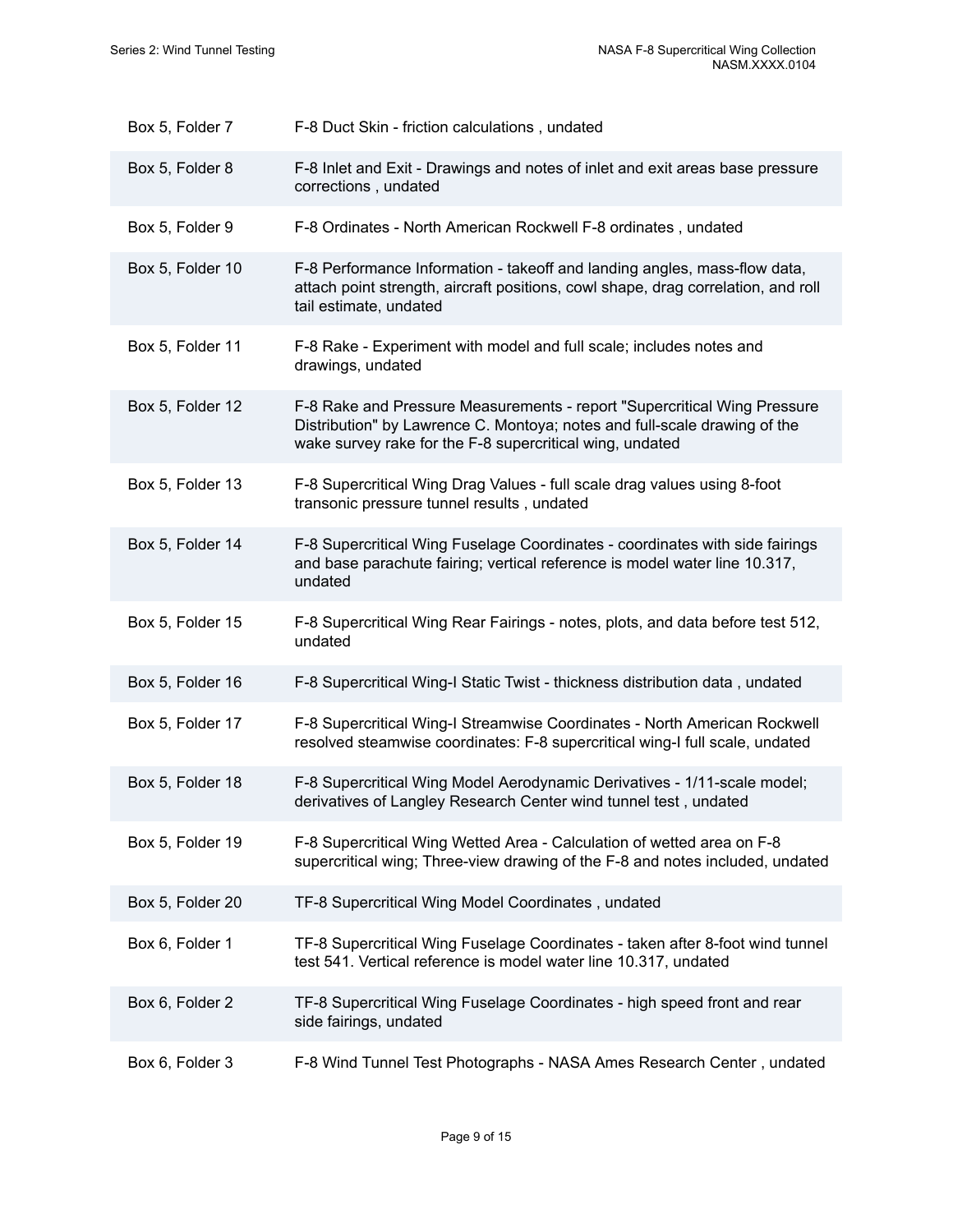| Box 6, Folder 4  | F-8 Wing Deflection - calculations; charts, computer printouts, notes, undated                                                                                     |
|------------------|--------------------------------------------------------------------------------------------------------------------------------------------------------------------|
| Box 6, Folder 5  | Langley Simulator - studies note, undated                                                                                                                          |
| Box 6, Folder 6  | Lift Interference - Notes and computer printouts, undated                                                                                                          |
| Box 6, Folder 7  | Non-Dimensional Streamwise Coordinates, undated                                                                                                                    |
| Box 6, Folder 8  | Oil Flows - photographs of 1/16-scale F-8 supercritical wing oil flows, undated                                                                                    |
| Box 6, Folder 9  | Original Wing Ordinates - Langely wing planform 802; 1/11.5-scale drawing of<br>the wing planform of the F-8 supercritical wing included, undated                  |
| Box 6, Folder 10 | Protuberances - drawings of protuberances on the F-8 supercritical wing,<br>undated                                                                                |
| Box 6, Folder 11 | Reference Dimensions - North American Rockwell reference notes, undated                                                                                            |
| Box 6, Folder 12 | Streamwise F-8 Wing Coordinates - supercritical wing-I resolved coordinates<br>and steel wing streamwise cordax coordinates, undated                               |
| Box 6, Folder 13 | Supercritical Wing Deflection - calculations and drawings, undated                                                                                                 |
| Box 6, Folder 14 | Wing Cross Sectional Area - fuselage station 27 outboard from North<br>American Rockwell steamwise coordinates; includes computer printouts and<br>charts, undated |
|                  |                                                                                                                                                                    |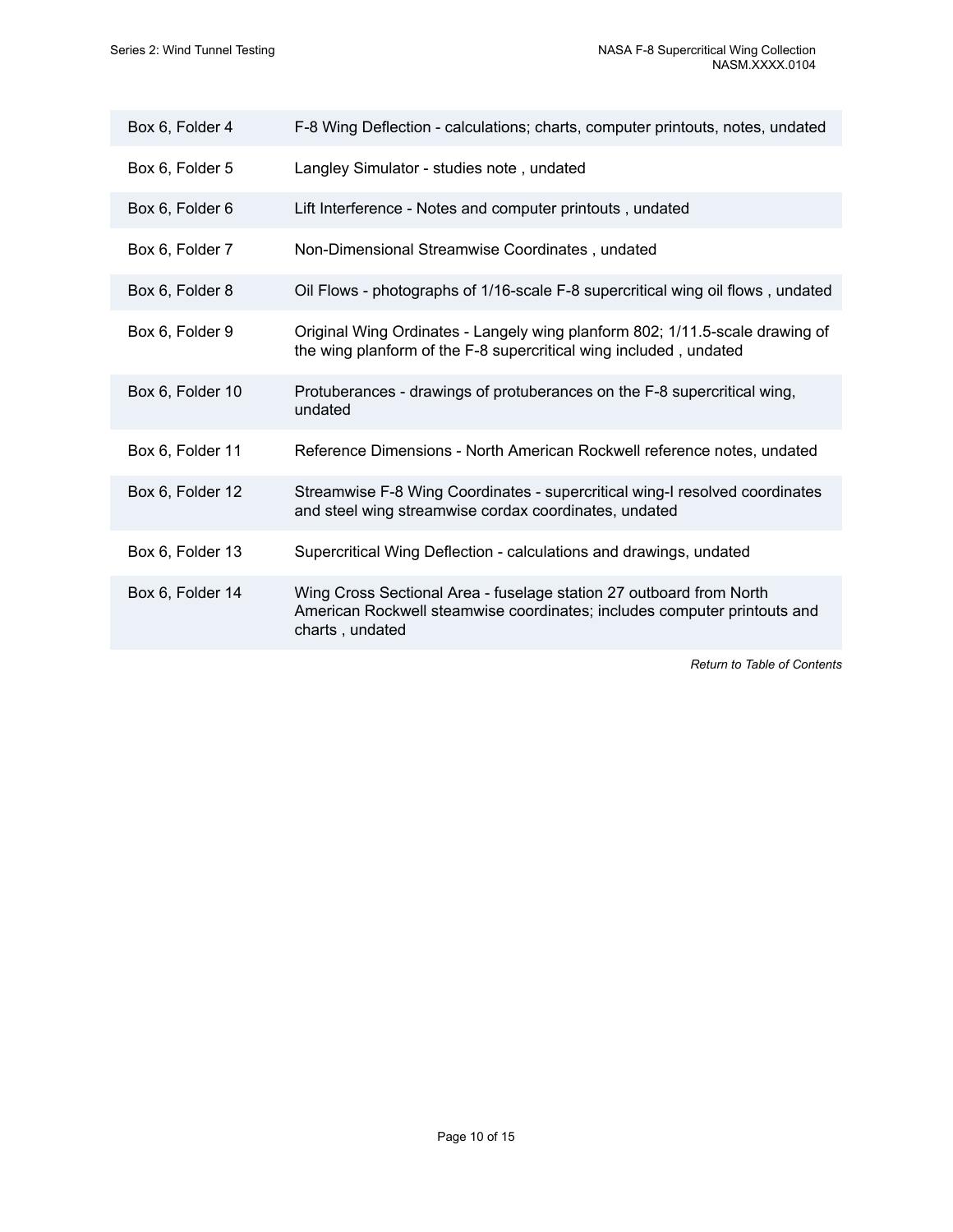# <span id="page-12-0"></span>Series 3: Development and Flight Testing

| Language:<br>Scope and<br>Contents: | English.<br>Flight tests of the supercritical wing were needed to confirm the wind tunnel results. The<br>flight tests began in March 1971 and ended in December 1972. Photographs and technical<br>reports are included in this series. |                                                                                                                                                                                                                                                                                                                                                                         |  |
|-------------------------------------|------------------------------------------------------------------------------------------------------------------------------------------------------------------------------------------------------------------------------------------|-------------------------------------------------------------------------------------------------------------------------------------------------------------------------------------------------------------------------------------------------------------------------------------------------------------------------------------------------------------------------|--|
| Arrangement:                        |                                                                                                                                                                                                                                          | The Development and Flight Testing Series begins with work statements and requests for<br>proposal (RFP) information. These are followed by notes arranged in chronological order.<br>Development technical reports are in alphabetical order by folder title. The flight test reports<br>are arranged chronologically. These reports are then followed by photographs. |  |
| Box 7, Folder 1                     |                                                                                                                                                                                                                                          | Work Statement - for installation of a supercritical wing and wide-body junction<br>on a TF-8A aircraft; includes many drawings, undated                                                                                                                                                                                                                                |  |
| Box 7, Folder 2                     |                                                                                                                                                                                                                                          | Work Statement - negotiated work statement concerning F-8 supercritical<br>wing, undated                                                                                                                                                                                                                                                                                |  |
| Box 7, Folder 3                     |                                                                                                                                                                                                                                          | Work Statement -- review of work statements on supercritical wing, undated                                                                                                                                                                                                                                                                                              |  |
| Box 7, Folder 4                     |                                                                                                                                                                                                                                          | Final Work Statements - memos, final work statements, and comments on<br>negotiations between NASA and LTV on F-8 supercritical wing program,<br>undated                                                                                                                                                                                                                |  |
| Box 7, Folder 5                     |                                                                                                                                                                                                                                          | LTV Original Proposal and NASA's Informal Statements, undated                                                                                                                                                                                                                                                                                                           |  |
| Box 7, Folder 6                     |                                                                                                                                                                                                                                          | Request for Proposal - issued 20 February 1969, 20 February 1969                                                                                                                                                                                                                                                                                                        |  |
| Box 7, Folder 7                     |                                                                                                                                                                                                                                          | Comments about the Request for Proposal, undated                                                                                                                                                                                                                                                                                                                        |  |
| Box 7, Folder 8                     |                                                                                                                                                                                                                                          | November 1967 Notes - notes of presentation given on 20 November 1967 for<br>supercritical wing program review, 20 November 1967                                                                                                                                                                                                                                        |  |
| Box 7, Folder 9                     |                                                                                                                                                                                                                                          | Visit Summaries (1968-1969), 1968-1969                                                                                                                                                                                                                                                                                                                                  |  |
| Box 8, Folder 1                     |                                                                                                                                                                                                                                          | Notes: 1968-1971, 1968-1971                                                                                                                                                                                                                                                                                                                                             |  |
| Box 8, Folder 2                     |                                                                                                                                                                                                                                          | NASA Trip to Edwards AFB, April 1970                                                                                                                                                                                                                                                                                                                                    |  |
| Box 8, Folder 3                     |                                                                                                                                                                                                                                          | Notes - May 1970; includes "Supercritical Wing Pressure Distribution" paper<br>by Lawrence C. Montoya, May 1970                                                                                                                                                                                                                                                         |  |
| Box 8, Folder 4                     |                                                                                                                                                                                                                                          | Notes - July and October 1970 - collected data on F-8 Supercritical wing<br>about stability/control and handling characteristics, October 1970, July 1970                                                                                                                                                                                                               |  |
| Box 8, Folder 5                     |                                                                                                                                                                                                                                          | Correspondence with Edwards Air Force Base, 1971                                                                                                                                                                                                                                                                                                                        |  |
| Box 8, Folder 6                     |                                                                                                                                                                                                                                          | Data of F-8 area distributions, undated                                                                                                                                                                                                                                                                                                                                 |  |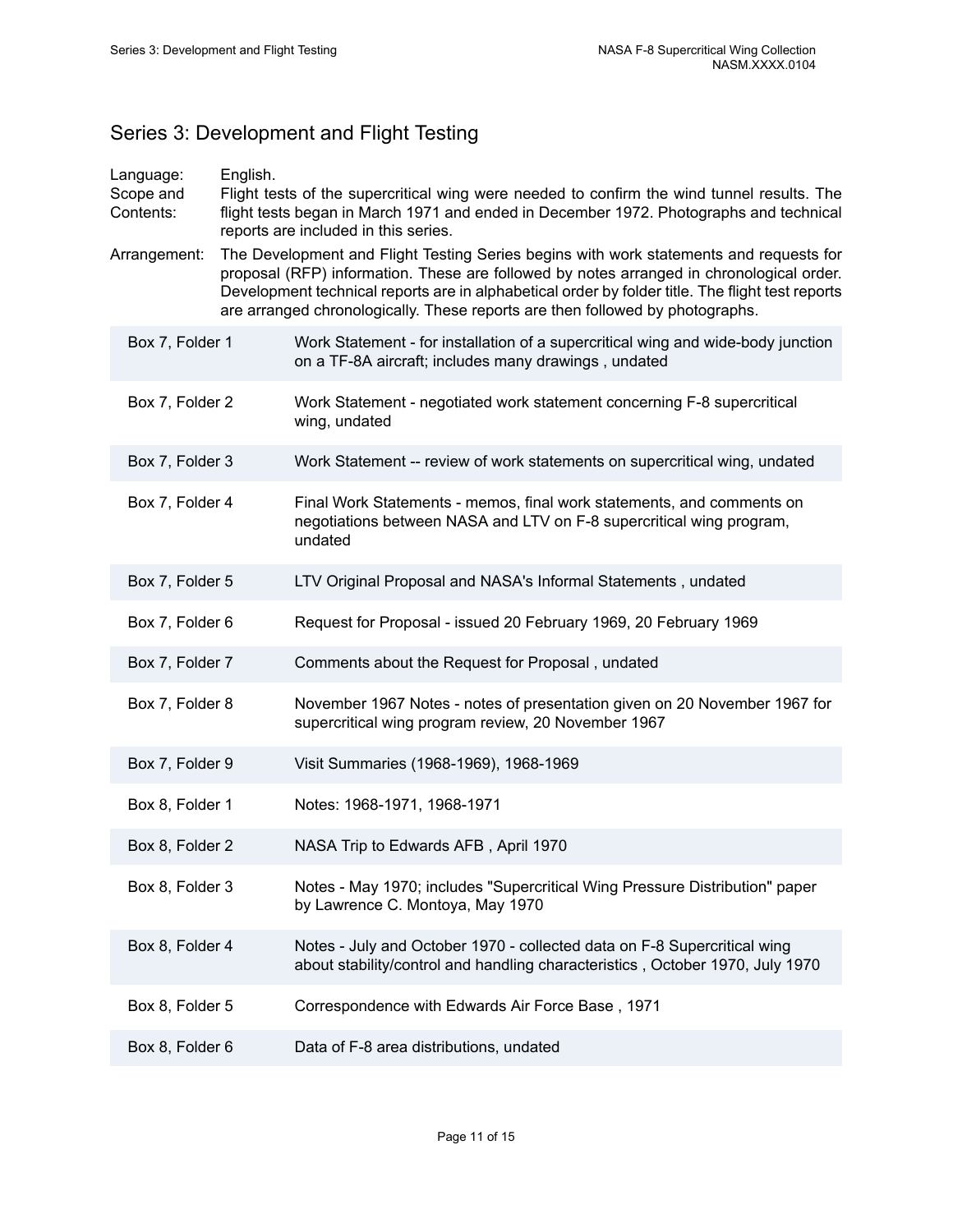| Box 8, Folder 7  | Construction Tolerances - aircraft construction tolerance information,<br>drawings, and reports, undated                                                                                                                                                                                                                                                   |
|------------------|------------------------------------------------------------------------------------------------------------------------------------------------------------------------------------------------------------------------------------------------------------------------------------------------------------------------------------------------------------|
| Box 8, Folder 8  | Layout of coordinates for supercritical wing on F-8, undated                                                                                                                                                                                                                                                                                               |
| Box 8, Folder 9  | Data comparison of 8-foot and 16-foot wind tunnel tests, undated                                                                                                                                                                                                                                                                                           |
| Box 8, Folder 10 | Data Transmittals - F-8 supercritical wing data transmittals from Flight<br>Research Center, undated                                                                                                                                                                                                                                                       |
| Box 8, Folder 11 | Data Transmittals - F-8 supercritical wing data transmittals to Flight Research<br>Center, undated                                                                                                                                                                                                                                                         |
| Box 9, Folder 1  | F-8 Supercritical wing day notes, undated                                                                                                                                                                                                                                                                                                                  |
| Box 9, Folder 2  | Drawings - General arrangement drawings of XF8U-1, undated                                                                                                                                                                                                                                                                                                 |
| Box 9, Folder 3  | F-8 Analysis, undated                                                                                                                                                                                                                                                                                                                                      |
| Box 9, Folder 4  | F-8 Boundary Layer Data, undated                                                                                                                                                                                                                                                                                                                           |
| Box 9, Folder 5  | F-8 Buffet Data, undated                                                                                                                                                                                                                                                                                                                                   |
| Box 9, Folder 6  | F-8 Notes - includes 621 data; papers "Aerodynamic smoothness" by John P.<br>Morris, "Scale Effect Studies of Airfoil Profile Drag at High Subsonic Speed"<br>by Dezso George-Falvy and "Review of Drag Measurements from Flight Tests<br>of Manned Aircraft with Comparisons to Wind-Tunnel Predictions" by Jon S.<br>Pyle and Edwin J. Saltzman, undated |
| Box 9, Folder 7  | Final contract for F-8 supercritical wing, undated                                                                                                                                                                                                                                                                                                         |
| Box 9, Folder 8  | Flight Program Notes, undated                                                                                                                                                                                                                                                                                                                              |
| Box 10, Folder 1 | Flutter Analysis Reports and Memos, undated                                                                                                                                                                                                                                                                                                                |
| Box 10, Folder 2 | Flutter Notes, undated                                                                                                                                                                                                                                                                                                                                     |
| Box 10, Folder 3 | Fuselage Side Fairings Information, undated                                                                                                                                                                                                                                                                                                                |
| Box 10, Folder 4 | F-8 Fuselage Sections Drawings, undated                                                                                                                                                                                                                                                                                                                    |
| Box 10, Folder 5 | Fuselage Side Additions, undated                                                                                                                                                                                                                                                                                                                           |
| Box 10, Folder 6 | General Calculations for F-8 Supercritical Wing, undated                                                                                                                                                                                                                                                                                                   |
| Box 10, Folder 7 | F-8 Supercritical Wing Load Tests, undated                                                                                                                                                                                                                                                                                                                 |
| Box 10, Folder 8 | Logs - F-8 configuration logs data, undated                                                                                                                                                                                                                                                                                                                |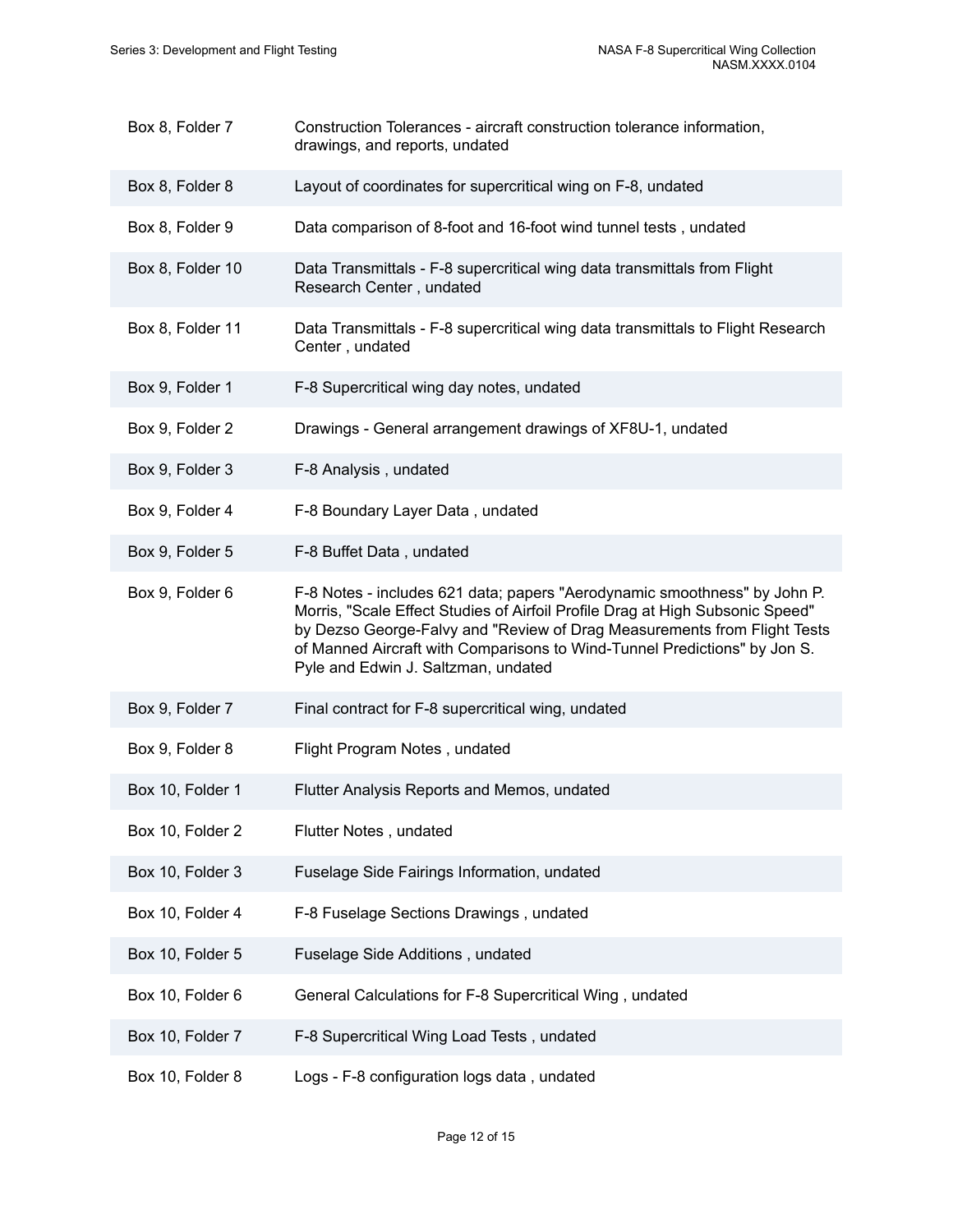| Box 10, Folder 9  | F-8 Model Tests Configuration Logs - data, undated                                                                                                                                                                               |
|-------------------|----------------------------------------------------------------------------------------------------------------------------------------------------------------------------------------------------------------------------------|
| Box 10, Folder 10 | Narrative - NASA F-8 project record narrative, undated                                                                                                                                                                           |
| Box 10, Folder 11 | Ordinates - F-8 supercritical wing final wing ordinates and planform, undated                                                                                                                                                    |
| Box 10, Folder 12 | Ordinates - F-8 supercritical wing ordinates from North American Rockwell,<br>undated                                                                                                                                            |
| Box 11, Folder 1  | Ordinates - F-8 supercritical wing ordinates from North American Rockwell,<br>undated                                                                                                                                            |
| Box 11, Folder 2  | Planform - Supercritical wing planform, undated                                                                                                                                                                                  |
| Box 11, Folder 3  | Pratt and Whitney J57P4 Engine Data, undated                                                                                                                                                                                     |
| Box 11, Folder 4  | Schedules - F-8 supercritical wing schedules, undated                                                                                                                                                                            |
| Box 11, Folder 5  | Tunnel and Flight Data, undated                                                                                                                                                                                                  |
| Box 11, Folder 6  | Wing - wing sections, phase 1, undated                                                                                                                                                                                           |
| Box 11, Folder 7  | Wing - wing sections, phase 2, undated                                                                                                                                                                                           |
| Box 11, Folder 8  | Wing - wing sections, phase 3; includes drawings, notes, and plots, undated                                                                                                                                                      |
| Box 11, Folder 9  | Wing Glove - ordinates of the F-8 supercritical wing, August 27, 1969                                                                                                                                                            |
| Box 11, Folder 10 | Supercritical Wing Flight Test Program - comments, memoir and notes<br>covering proposed supercritical wing flight test program, undated                                                                                         |
| Box 11, Folder 11 | Flights 33-40 - preliminary data for flights 33-40, supercritical wing 1-8,<br>undated                                                                                                                                           |
| Box 11, Folder 12 | Flights 33-40 - flight test information phase 1, flights 33-40. Narrative of first<br>flight of the F-8 supercritical wing on 9 March 1971 included, undated                                                                     |
| Box 11, Folder 13 | Flights 41-59 - F-8 supercritical wing flight test data for phase 2, flights 41-59,<br>undated                                                                                                                                   |
| Box 12, Folder 1  | Flights 60-80 - F-8 supercritical wing flight test data for phase 3, flight 60-80.<br>Flight notes, flight requests, initial schedules, and flight plans included,<br>undated                                                    |
| Box 12, Folder 2  | Flights 81-102 - F-8 supercritical wing flight test data for phase 4, flights<br>81-102, undated                                                                                                                                 |
| Box 12, Folder 3  | 29 February 1972 Symposium, 29 February 1972. Includes three papers by<br>Richard T. Whitcomb: "The NASA Supercritical Airfoil and Its Application to<br>Swept Wings", "Comments on Wind-Tunnel: Flight Correlations for the F-8 |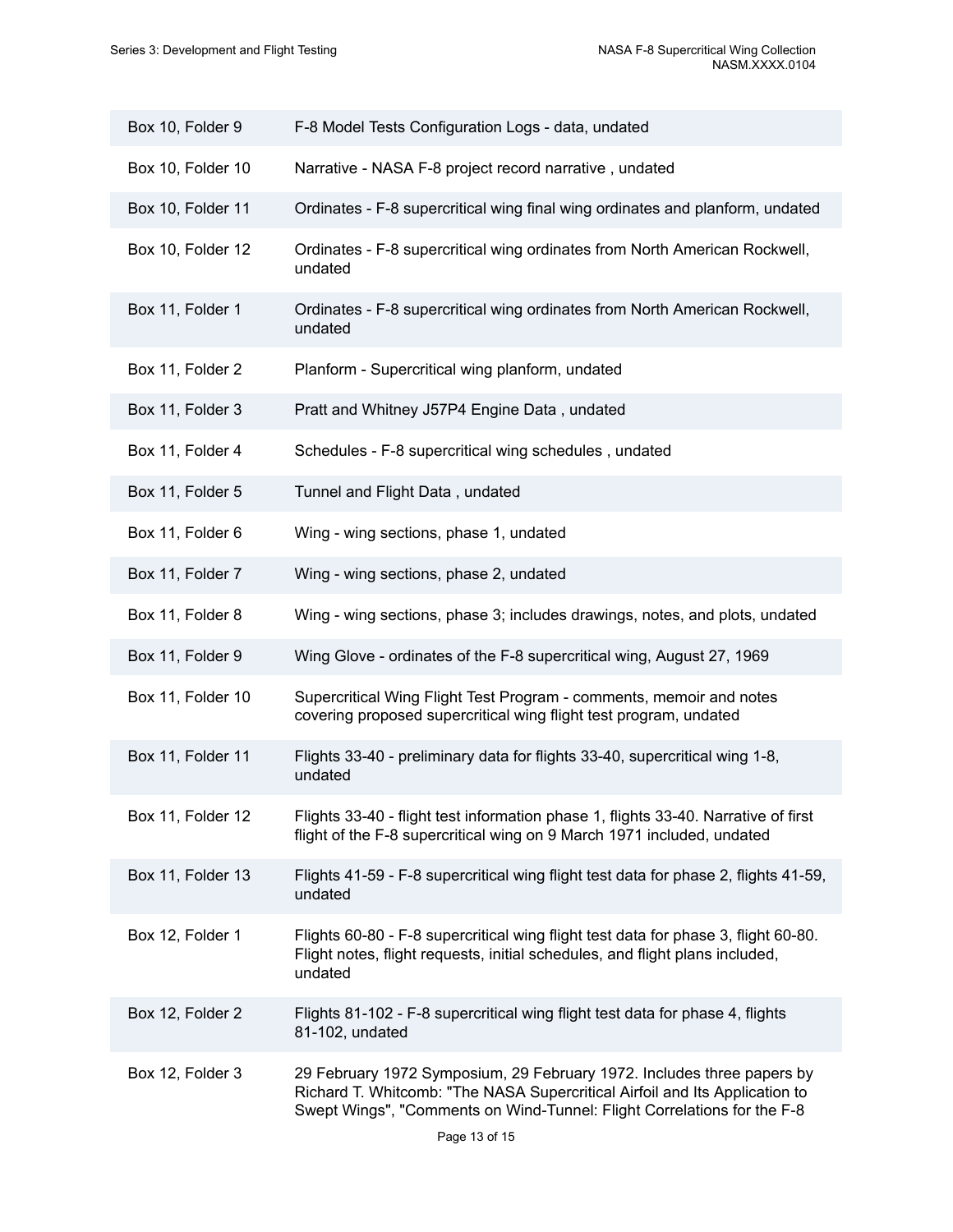Supercritical Wing Configuration", and "Evolution of the F-8 Supercritical Wing Configuration", 29 February 1972

- Box 12, Folder 4 Flight Test Data, December 1971- January 1972
- Box 12, Folder 5 Report NA-69-220, Vol. 1 -- "Technical Proposal for Design. Fabrication. and Installation of a Supercritical Wing and Wing-Body Junction on a TF-8 Aircraft", vol. 1, undated
- Box 12, Folder 6 Report NA-69-220, Vol. 2 -- "Business Management Proposal for Design, Fabrication and Installation of a Supercritical Wing and Wing-Body Junction on a TF-8 Aircraft", vol. 2, undated
- Box 12, Folder 7 Rockwell Correspondence , undated
- Box 12, Folder 8 F-8 Model Photos supercritical wing after test 480, undated
- Box 13, Folder 1 F-8 Model Photos and Drawings , undated
- Box 13, Folder 2 F-8 Model Photos Model photos of F-8 with supercritical wing, phase 3, undated
- Box 13, Folder 3 F-8 Supercritical Wing Aircraft 1 and Model 1 Photographs, undated
- Box 13, Folder 4 F-8 Supercritical Wing Aircraft with Fairings Photographs, undated
- Box 13, Folder 5 F-8 Supercritical Wing Model 2 Final Configuration photographs, undated
- Box 13, Folder 6 F-8 Supercritical Wing Model 1 Final Configuration Photographs, undated
- Box 13, Folder 7 North American Rockwell Supercritical Wing Construction Photographs and 5 Black and White Negatives, undated
- Box 13, Folder 8 F-8 Supercritical Wing AIAA Model Photographs, undated